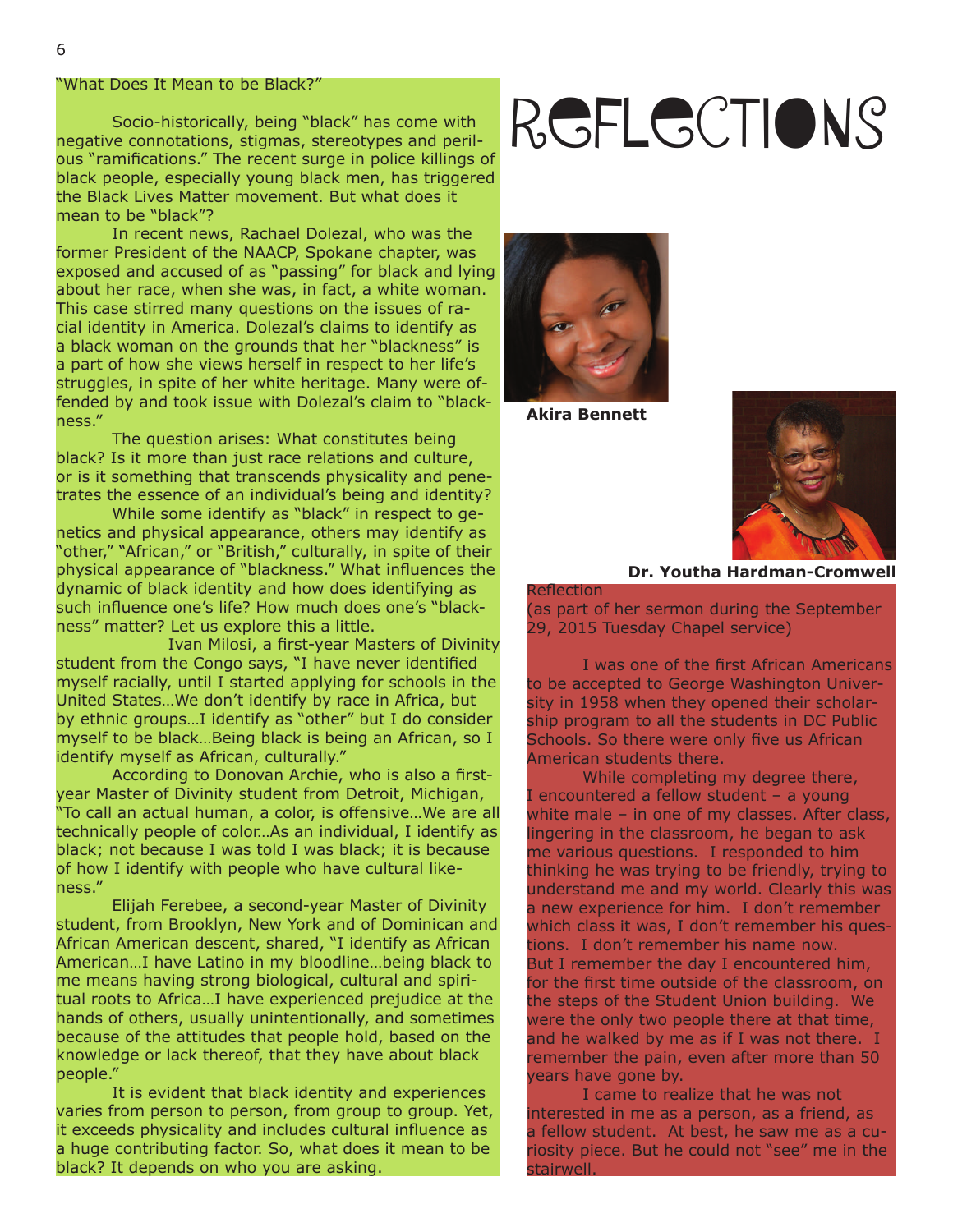





Welcome, Pastor? (transcribed: Denise Haskins)  **Lucie Tshama**

 In 2009, my family moved to upstate New York area where my husband was appointed as the pastor of a three-point charge. We were still new to the US and were surprised by our experience.

On our first Sunday, we arrived at the main door of the church to find it was locked. Outside the church building along with us stood some of the church leaders who stared at us without speaking single word. When they did speak, they said the bishop made a mistake to send us there. "You don't belong here." "Just you being here it is already a big change for us."

 We stood there with our four little children outside in the very cold winter weather; no one would open the door for us to enter in the church.

After half an hour, the church lay leader arr ived. My husband, the appointed pastor, asked him where the other members of the church were. With disdain, his reply was, "People do not expect a pastor like you! They want a pastor who looks like them."

 The racist attitudes continued throughout our time at that church, even receiving phone calls to inform us that "we don't want the baboon in our church."

 How is it that the United Methodist Church, a global and connectional church, cannot accept diversity as part of its global and connectional nature? Why is this kind of behavior still happening within the body of Christ that claims to be Christian and followers of Jesus Christ?

#### How Do You Pronounce Your Last Name?

 I was recently helping a friend move and to say thanks he and his wife took me out to lunch. While we were eating, he posed the following question: "Have I been pronouncing your name wrong for the past four years?"

 That's a fair question. Urriola is a fairly common ast name in Panama, where my father immigrated from in the 1980s, but to English speakers it's a fairly difficult name to sight-read. This has led to some humorous exchanges with telemarketers:

"*Hello, can I speak with Mr. 'uh-ROH-lee-ah'?"*

 I grew to adopt the simplest pronunciation for English speakers: "YOU-ree-oh-lah." Whenever I would meet someone new and they asked me "how do you say your last name" I would start with the easy way but always clarifed "but the way it's supposed to be pronounced is 'Urriola'." Most often they would not be able to do the Spanish accent so they would just go with the Anglicized version. And that has always been ok by me.

 I didn't give much thought to my race growing up. My mom's family has been here for centuries and probably came over on the Mayflower. I grew up in a white suburb with friends who are white. Even though my dad is a native Spanish speaker and my mom speaks fluent Spanish after living in Panama for six years during the early stages of their marriage, my brother and I are bilingual. Even though I was brown on the outside, I was white on the inside.

 And that led to some really problematic thinking on my part throughout my life. I remember in particular that there was a summer science program when I was in high school run out of the University of Rochester aimed at minority students. At that point in my life, I was really into science, and my mom really pushed me to apply for it. However, I was of the opinion that a program like that was discriminatory against white people. After all, my best friend was white and he liked science just like me so why wasn't there a program like that for him?

 Of course, as I grew up and matured—and thanks to a lot of grace from God—I realized the racism in my way of thinking. But even though I am, in fact, a person of color, I have difficulty identifying what exactly that means in my mixed race context. In a way, my last name is a perfect example of the cognitive dissonance I experience. It's clearly not an American/Anglo name, but I adopted an Anglicized version of my name for most of my life. But every now and then, some Latino pride bursts through, and I'll change the pronunciation of my last name on my cell's outgoing message. And then a friend of four years calls me up and gets my voicemail, hears the different pronunciation, and asks "have I been pronouncing your name wrong for the past four years?"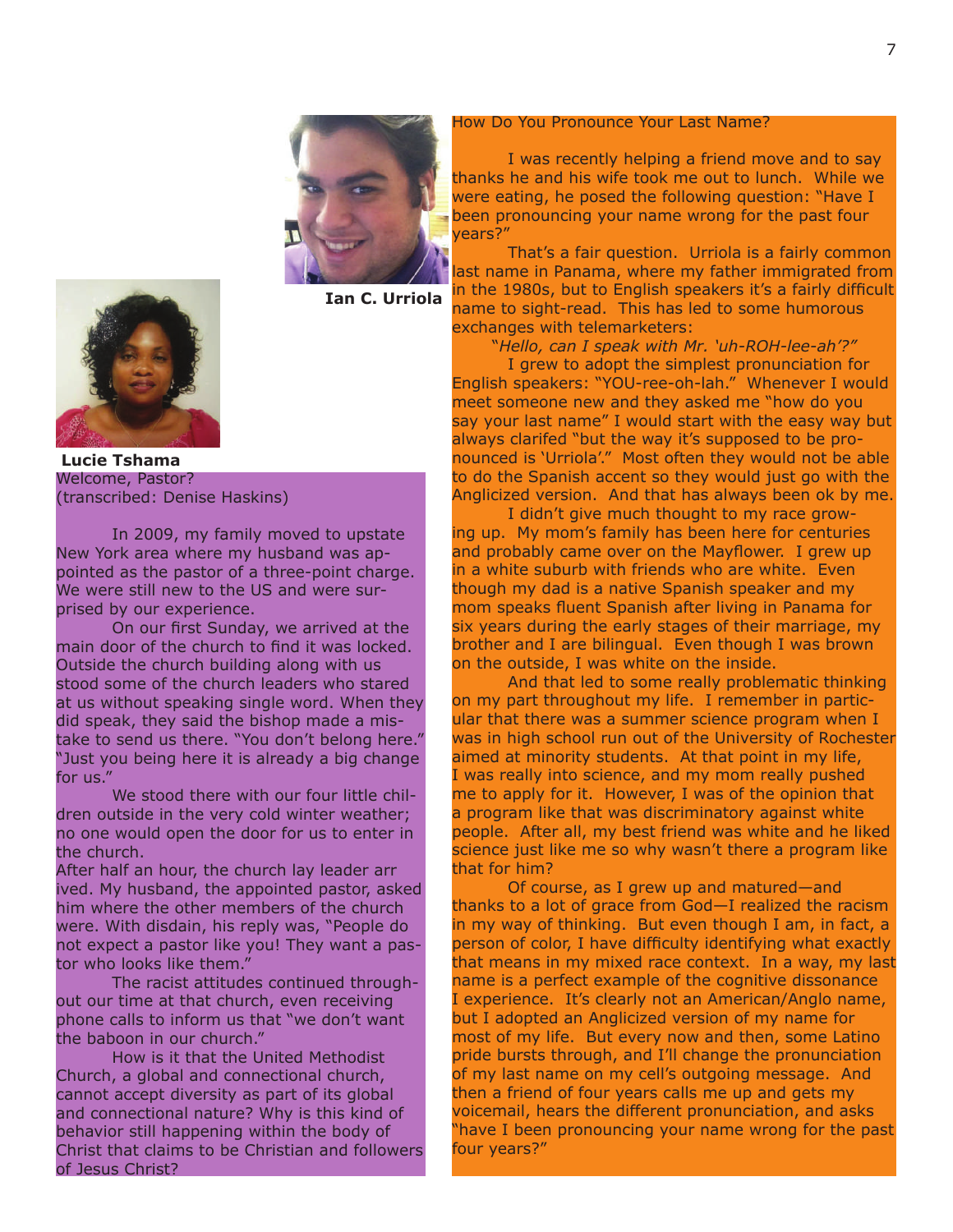

## Ruminations

### **AhnnaLise Stevens-Jennings Robert J. Dantzler**

Sometimes people use "respect" to mean "treating someone like a person" and sometimes they use "respect" to mean "treating someone like an authority" and sometimes people who are used to being treated like an authority say "if you won't respect me I won't respect you" and they mean "if you won't treat me like an authority I won't treat you like a person" and they think they're being fair but they aren't, and it's not okay. (found posted to social media)

When I was growing up, I was taught a lot about respect. I was taught to respect my parents and other adults who cared for me. I was taught to say please and thank you. I was taught to do as I was told without complaint, argument, or talk back. I did not realize it then, but my parents were not just teaching me manners, they were teaching me how to survive.

I grew up in a very homogenous area. I was the only Black student in every class I had until the 6th grade, when I met two other Black students. They were the only two other Black students that I had class with until I reached college. The only Black teacher I have had in my 20 years of school was my father. We were the only Black family in the neighborhood growing up. If I had not learned how to respect others, I would not have survived. Disrespecting a White person when you are Black and female is dangerous. If you do not believe me, please remember the stories of Rosa Parks, Sandra Bland, and the young woman who has recently become famous for being thrown across a classroom.

I have begun demanding the right to be treated with the same respect that I give to others. We teach our children to treat others as we want to be treated. When we grow up, some of us will still be held to that standard, while others will be allowed to treat people in whatever manner they feel like and will still be respected.

I have seen more than one person say that if Sandra Bland or the Spring Valley High School student had just been respectful, then none of this would have happened. Disrespect is not a good enough reason to harm another person. I have not heard anyone say that the White police officers should learn some respect to avoid situations like these, but that would be just as viable of a solution. An authority does not have a right to deny your humanity, even if you deny their authority.

I was taught that I needed to respect others, and treat them as I wanted to be treated. I was not taught to treat them as they treat me, and that was on purpose. On some level, everyone who taught me that lesson knew that I would not be as respected as those whom I was told to respect. This is not just. We do not serve a God who loves us based on our class, our sexuality, our gender, or our race. We serve a God who created us, who died for us, who loves us all. We are called to be like the one that we serve. We need to rethink respect.

These were some of the phrases plastered across social media and websites, as well as communicated through various media outlets such at television and radio leading up to the 20th Anniversary of the Million Man March. The 20th Anniversary of the Million Man March took place on Saturday, October 10, 2015 here in Washington at the US Capitol. Hundreds of thousands of men and women of various nationalities and ethnicities, representing an array of religions and beliefs gathered in the nation's capital for the cause of bringing justice. Justice for who? Justice for "Black, Brown, and Indigenous Americans" as articulated by Nation of Islam Leader, Louis Farrakhan.

Minister Farrakhan called for the first Million Man March, which took place on October 16, 1995 around the National Mall. At this mass gathering of African American men from across the United States, prominent speakers from organizations such as the National African American Leadership Summit, the Nation of Islam, and the National Association for the Advancement of Colored People aimed to portray a vastly different picture of the Black male to the world. The speakers also called for Black men to come together in order to address and stand up against the economic and social ills that plagued the African American community.

Twenty years later Minister Farrakhan and other religious, organization, and community leaders were united to address some of the same issues as well as call for equal protection of the rights of African Americans, Hispanic Americans, and Native Americans by the American law enforcement officials and the justice system. This new call was spurred by a number of Black Americans who were murdered by law enforcement officers and grand juries failure to indict the officers. This was in the case of individuals such as Michael Brown (Ferguson, Missouri) and Eric Garner (New York). Leaders who spoke at the 20th Anniversary commemoration also encouraged Black Americans to register to vote, to show up to the polls, and to use discernment when selecting leaders who would properly and efficiently represent their respective communities.

On a personal note, what stood out to me the most was Minister Farrakhan's encouragement to those assembled at the march to cease living in fear. Minister Farrakhan stated that outside of fear is where we find our freedom. He continued by saying that freedom is a gift from God and we have the right to challenge anyone or anything that denies or attempts to deny us of what God gave us.



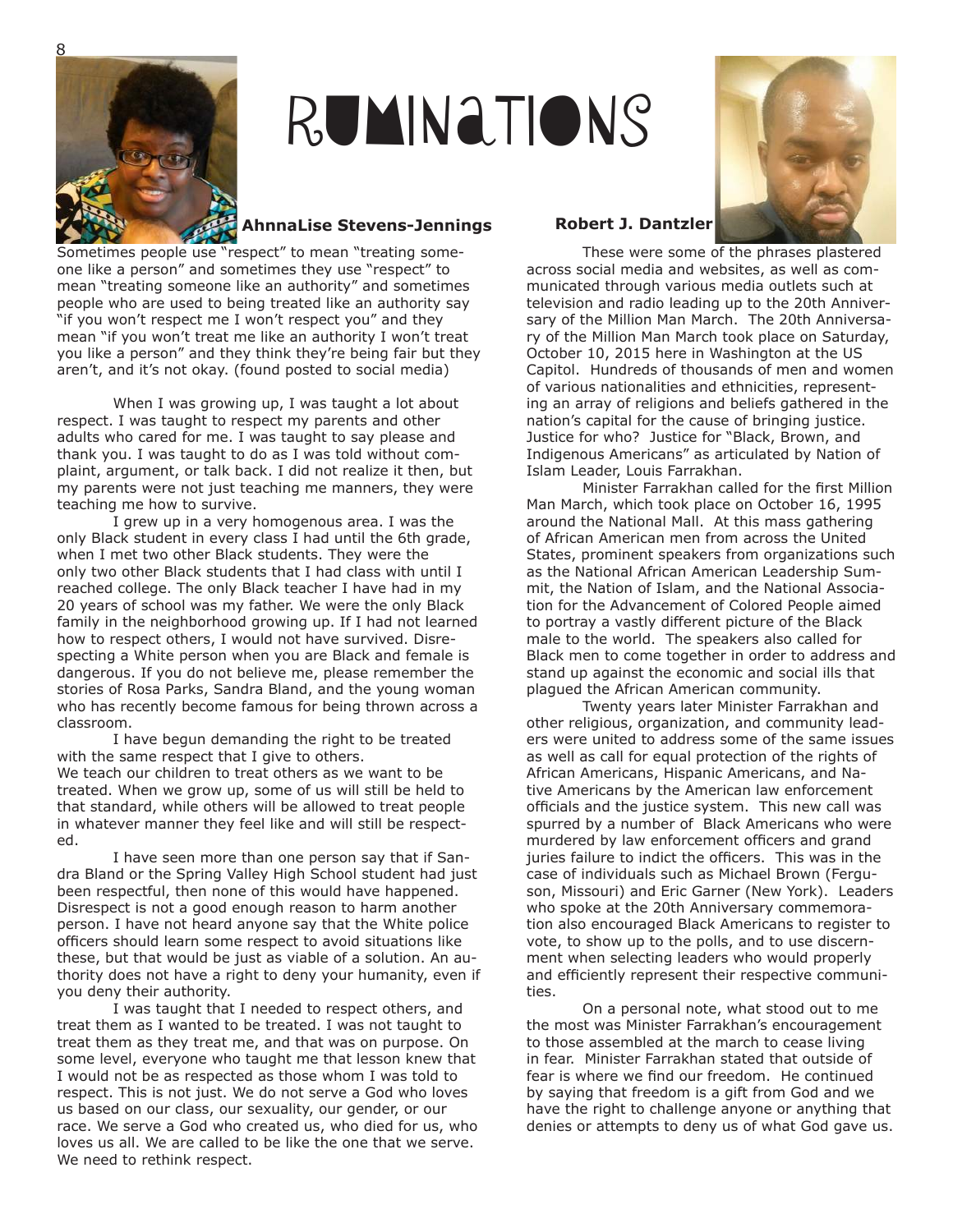

## **REPENTANCE**

**Bethany Printup-Davis**

Those who come from Native American communities in the United States are well aware of the general invisibility of Native people in the life of our nation. While some Americans have a warm and sometimes romantic feeling about Native Americans or what they know of their spirituality or their artistic accomplishments, most have little knowledge of Native history or the struggles currently faced by Native people to stave off disease, hunger, unemployment, and poverty. In fact, large numbers of individuals still believe that Native peoples have long vanished. That perception continues to be reinforced as our education system neglects to teach about the role of America's first people in the history of the United States.

Fortunately, in recent years, The United Methodist Church, as well as other denominations, has been doing its homework regarding Native Americans and worldwide indigenous peoples. Schools of Mission have raised consciousness around critical issues. Studies have been written commanding attention to justice issues. General Conference legislation along with resolutions related to the survival of Native Americans have been adopted and incorporated into our Book of Discipline and Book of Resolutions. Attempts have also been made by the church to recognize its role in the painful and destructive history of Native Americans resulting in their present condition.

The Act of Repentance held by the General Conference of 2012, in Tampa, Florida, raised the charge to change all of this. Now that this singular Act of Repentance service is over, what happens once everybody has gone home? What difference has it made to the Native American tribes, communities, and families who still suffer historic trauma that is as real and fresh to them as this morning's coffee? How will the high expectations of repentance, forgiveness, and atonement rest upon the shoulders of a great church that finds itself in the middle of restless change itself? And what impact will all of this have on other indigenous peoples around the earth in Asian, African, and Nordic nations who also have also been the inheritors of this history?

The first demand of Jesus' public ministry was, "Repent." He spoke this command indiscriminately to all who would listen. It was a call for radical inward change toward our Creator and humanity. Since 2012, repentance has been put into action down through the hierarchy of the connection. A resolution passed during that General Conference session committed all United Methodists to listen and to learn from indigenous persons before experiencing an Act of Repentance Service at their respective Annual and Central Conference sessions. In Upper New York that means listening to and learning from Native Americans. For example, since 2013, I have been a witness to the start of a new journey - one that

has been traveled along by a repenting and learning people. Throughout 2014, members of Upper New York have participated in Annual Conference session workshops and presentations at the local and district levels which led to Upper New York's Act of Repentance Service in May 2015.

With Jesus' call for repentance, Matthew 4:17 continues on to claim "for the Kingdom of God is at hand." Since the General Conference's call for the Church to repent in 2012, we are beginning to see the embracing, the acknowledging and encompassing of indigenous communities and tribal/nation of various countries around the world where the United Methodist Church has spread its blanket. We are striving to re-establish the communities that make up the Kingdom of God. Since Upper New York's Annual Conference 2015, clergy, laity, and members of the community have strived to rebuild relationships and to mend those bridges that had left communities divided and unbeknown to one another.

Unfortunately, we've missed the scope of Jesus' teaching if we limit repentance to a confession or obligation to admit wrongdoing in order to be accepted by God and ultimately admitted into heaven. Jesus' teaching is much more transformational than that. What Jesus invited us into was a complete reform of thinking, intention, and behavior so that we could experience heaven now liberation, unity, peace, love. If we can get this on a personal, relational level, we have the chance of getting it on a communal, national, global level. As Gandhi so wisely admonished us: be the change we want to see in the world.

Contrary to historical white dominant consciousness, stripping our Native brothers and sisters of their holy practice is the actual evil, leaving them naked and vulnerable. As they are disgraced, bare and wounded, we are left wanting what they now struggle to give. In their torturous stripping, we are all robbed of sacred ritual and practice that can heal our world. But naming their holy ways as "evil" disrobes our Native brothers and sisters of more than their holy ritual and practice, it tears beneath their skin into their very identity and dignity—a wound that does not quickly heal. This kind of government and religious exploitation is nothing short of unjust, for it steals from all of us the presence of our Creator that unifies, heals, and transforms our world as the Kingdom of God.

"Humankind has not woven the web of life. We are but one thread in it. Whatever we do to the web, We do to ourselves. All things are bound together. All things connect." -Chief Seattle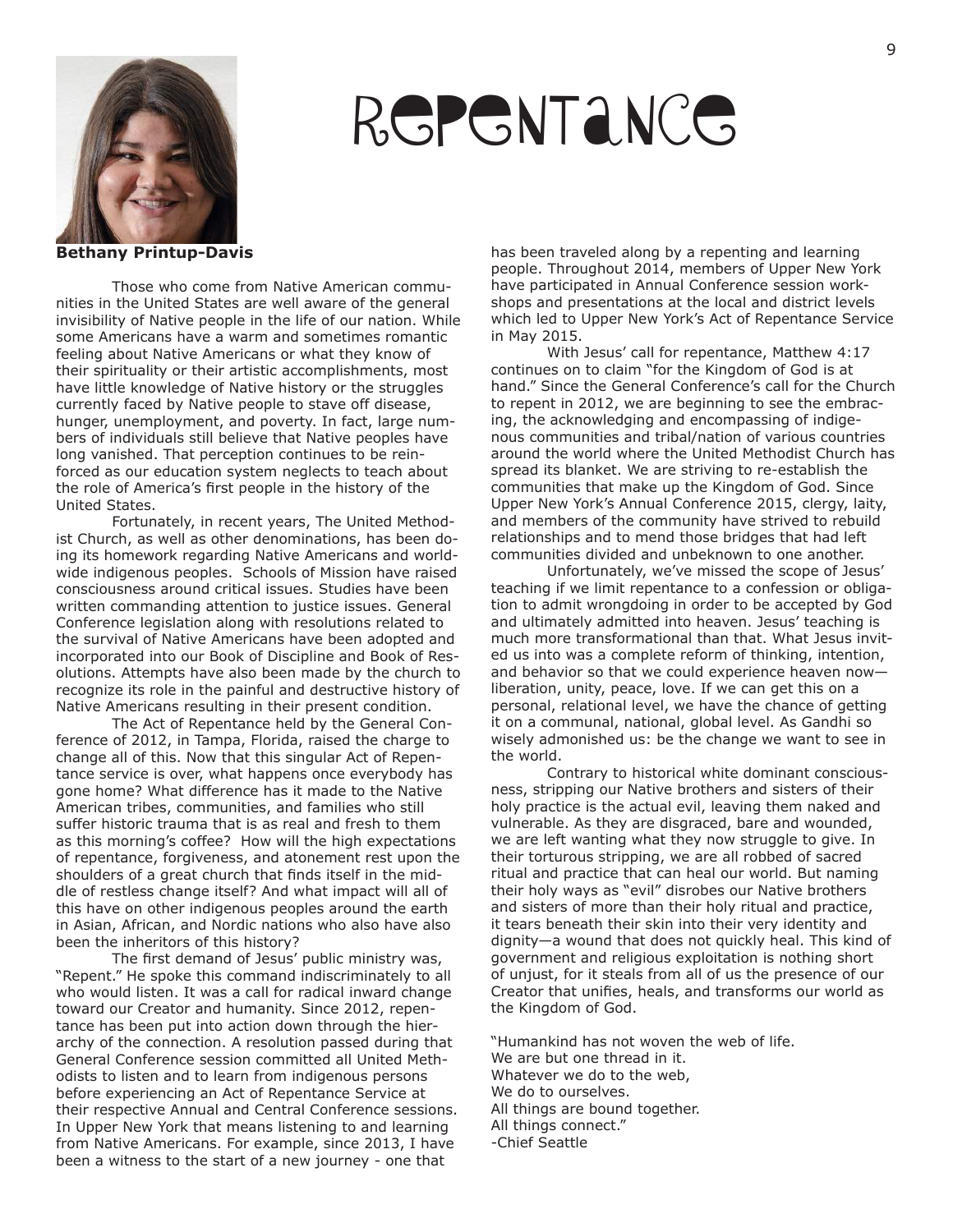



#### **Garth Stevens-Jenning**

When asked to write about my experience for this edition of the Wesley Journal, I was initially confused as to how I could contribute meaningfully to the publication. As a heterosexual white man, what could I add to this conversation that someone else is not better equipped or better situated to be the bearer of? I have never faced any form of discrimination leveled against me as an individual, and am a part of the social group which enjoys the highest level of social capital in the United States and most of the wider world. I have never felt the sting of racial epithets, loaded with hatred against my very identity. I have never been dismissed, judged, derided, or attacked because of my name, speech, color, or gender. Socially, I am about as near the top as one can get. All of these facts mean that I have no personal, individual experience to draw insight from or to reflect upon.

After consideration, what little I do have to offer comes from familial experience. I am married to Ahnnalise Stevens-Jennings, who is black. She has experienced many of the forms of discrimination listed above on a regular and lifelong basis. Likewise her family, now my in-laws, have experienced much of the same, and in my time among this family I have been witness to numerous instances of systematic racism leveled against them, and to a lesser extent against us as a married unit. All that I have personally been subject to is disapproving glares by people seeing me and my wife together, but among my new family much worse has

been suffered. I have watched my wife followed around stores by employees who assumed her to be a thief while all-but ignoring me. I have comforted her as she came home sobbing as a result of racial insults thrown at her from a pickup truck window. I have watched her be ignored in conversation in favor of literally every other white person in a given room. I have seen people consistently walk around me on the sidewalk only to barge straight into Ahnnalise as though she weren't even there. I have watched her be intellectually browbeaten by people who instantly back off the moment I interject. I have watched her tolerate strangers "petting" her hair as though she were an animal, watched her be patronized by those who assume she is of lower intelligence or education than I, and watched her be fetishized with exclamations about her skin tone or how exited people are for us because "mixed race babies are so beautiful." I have seen her be treated as anything but the worthy and wonderful person that she is. So I suppose that what I can contribute is to assure those who may doubt or disbelieve the testimony of the other writers in this issue of the following: racism is real, it is virulent, it is widespread, and it is embedded within the structures of our society. I have seen for myself the immense and constant disparity of treatment and consideration between my wife's family and I. It is a disparity of status that runs deeper than I ever imagined it could, and it shows no signs of abating.

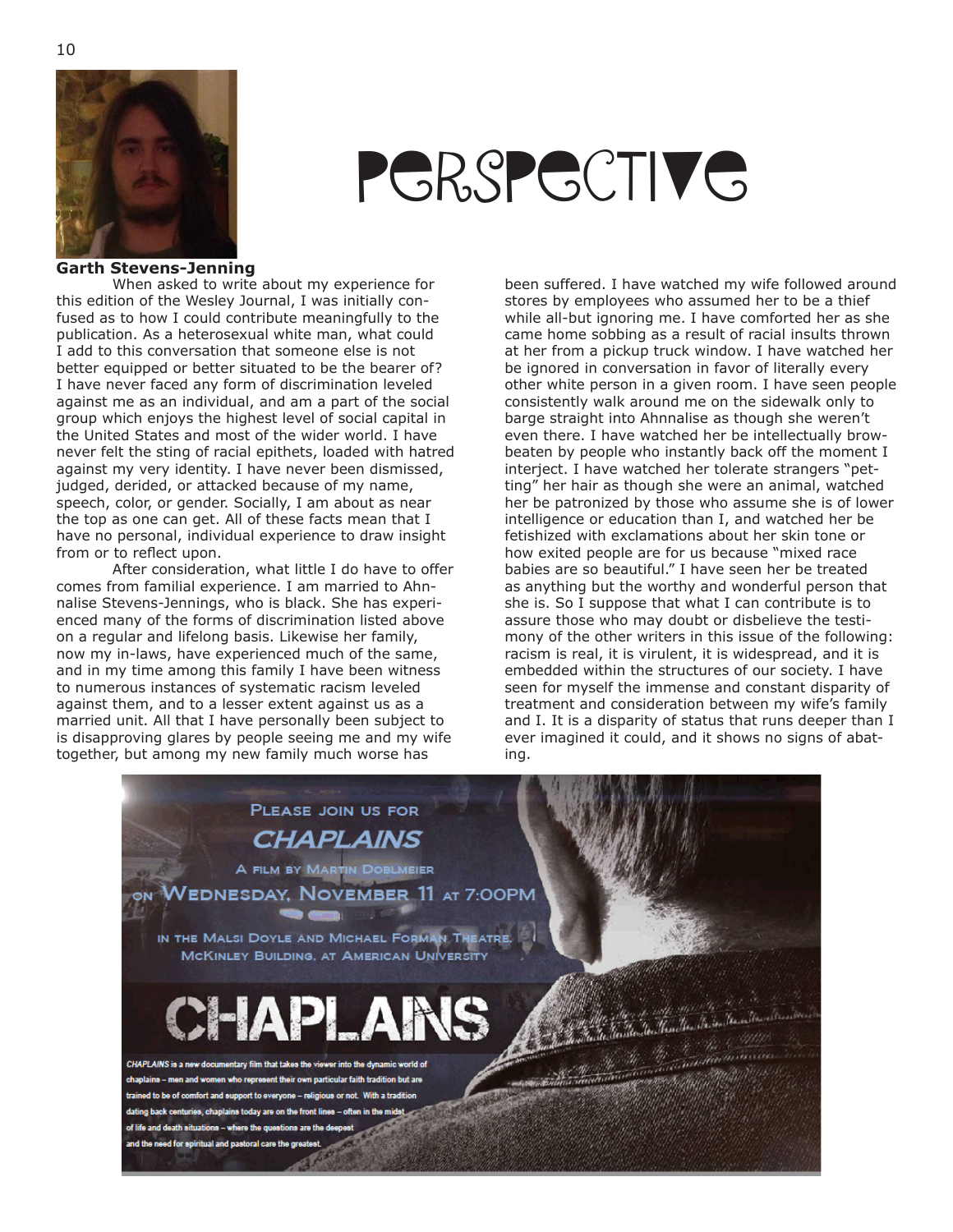Looking for more information? Help keep the conversation going with these resources.



#### **GCORR.org**

GCORR is building the capacity of The United Methodist Church to be contextually relevant and to reach more people, younger people, and more diverse people as we make disciples of Jesus Christ for the transformation of the world.

- Stories
- Resources
- Vital Conversations
- General Conference



#### **www.unitedmethodistwomen.org/racialjustice**

The UMW's Charter for Racial Justice was created and adopted in 1978 before being successfully adopted by the whole denomination in 1980. This site promotes advocacy and education.

- Charter for Racial Justice
- Racial Justice Time Line
- Workshop Resources for organizing advocacy and educational events



#### **www.splcenter.org**

Founded in 1971 by civil rights lawyers to ensure the promise of the civil rights movement became a reality for all, this organization focuses on fighting hate, teaching tolerance, and seeking justice.

- Case Docket offers summaries of the center's current and historical civil rights cases.
- Extremist Files contains profiles of prominent extremists and extremist organizations.
- Hatewatch monitors and exposes the activities of the American radical right.
- Check out their free publication *Speak Up: Responding to Everyday Bigotry*.



### the power of an illusion

*Race, the Power of an Illusion* is a three-part television program produced by California Newsreel to challenge the fundamental belief that human beings can be divided into a few distinct groups and to look at why race is not biologically meaningful yet nonetheless very real.

Available from the Wesley Theological School library's circulation DVD shelf (DVD 016)